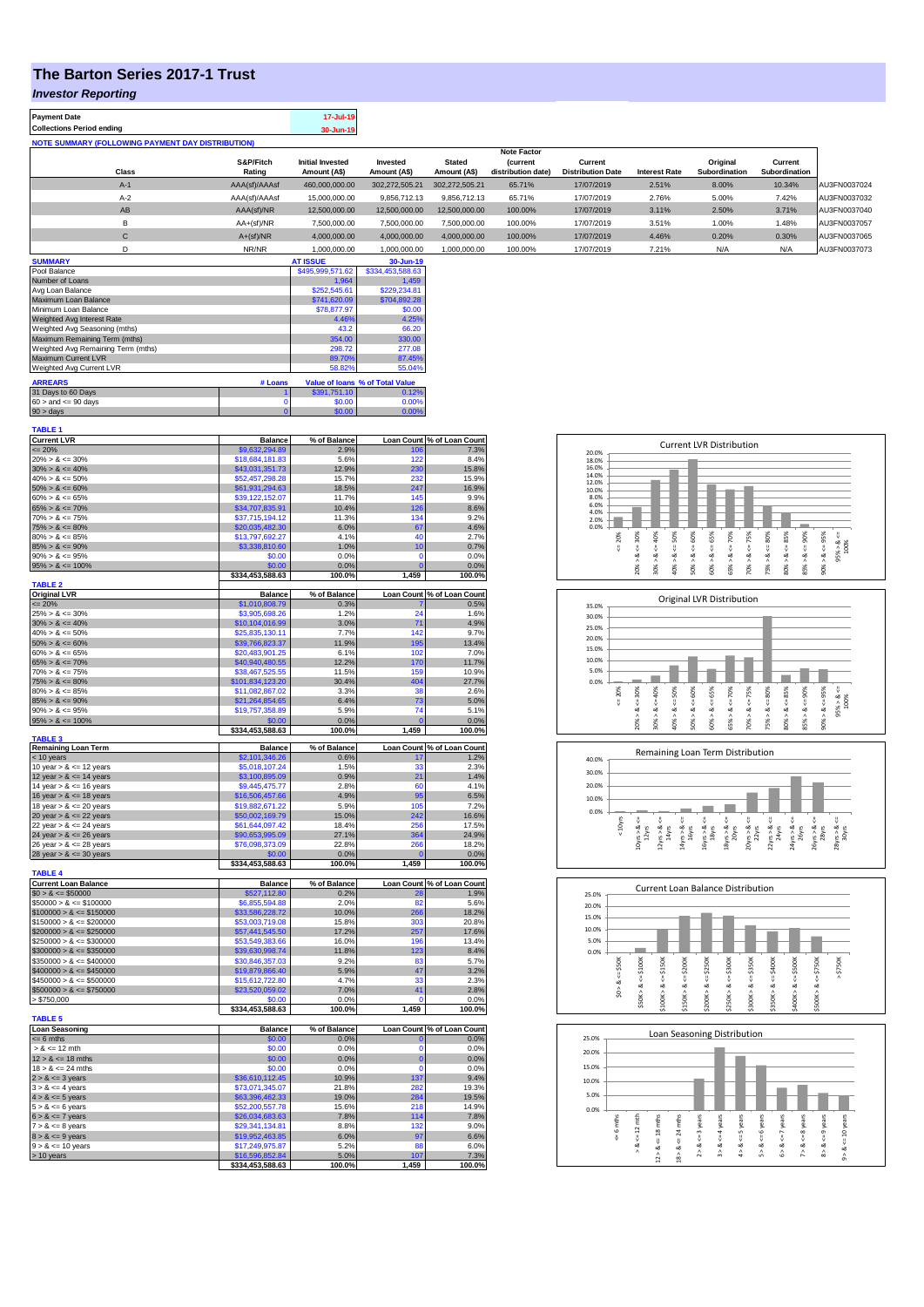# **The Barton Series 2017-1 Trust**

## *Investor Reporting*

| <b>Payment Date</b>                                       |                                     | 17-Jul-19                |                   |                                     |
|-----------------------------------------------------------|-------------------------------------|--------------------------|-------------------|-------------------------------------|
| <b>Collections Period ending</b>                          |                                     | 30-Jun-19                |                   |                                     |
| <b>TARIFF</b><br>Postcode Concentration (top 10 by value) | <b>Balance</b>                      | % of Balance             |                   | Loan Count % of Loan Count          |
| 2650                                                      | \$7,335,490.97                      | 2.2%                     | 36                | 2.5%                                |
| 2905                                                      | \$6,118,280.02                      | 1.8%                     | 23                | 1.6%                                |
| 6210                                                      | \$5,963,526.81                      | 1.8%                     | 31                | 2.1%                                |
| 2615                                                      | \$5,949,983.17                      | 1.8%                     | 25                | 1.7%                                |
| 5108                                                      | \$5,792,733.92                      | 1.7%                     | 35                | 2.4%                                |
| 2602<br>2914                                              | \$5,478,135.24                      | 1.6%<br>1.6%             | 20<br>16          | 1.4%                                |
| 5109                                                      | \$5,354,941.37<br>\$5,310,743.33    | 1.6%                     | 29                | 1.1%<br>2.0%                        |
| 2617                                                      | \$4,950,229.85                      | 1.5%                     | 17                | 1.2%                                |
| 6208                                                      | \$4,267,586.39                      | 1.3%                     | 15                | 1.0%                                |
| <b>TABLE 7</b>                                            |                                     |                          |                   |                                     |
| <b>Geographic Distribution</b>                            | <b>Balance</b>                      | % of Balance             |                   | Loan Count % of Loan Count          |
| <b>Australian Capital Territory</b>                       | \$58,349,030.75                     | 17.4%                    | 225               | 15.4%                               |
| New South Wales                                           | \$52,660,404.47                     | 15.7%                    | 223               | 15.3%                               |
| Northern Territory                                        | \$957,925.41                        | 0.3%                     | 4                 | 0.3%                                |
| Queensland                                                | \$10,727,344.37                     | 3.2%                     | 43                | 2.9%                                |
| South Australia                                           | \$137,203,670.81                    | 41.0%                    | 678               | 46.5%                               |
| Tasmania                                                  | \$736,193.00                        | 0.2%                     | 2                 | 0.1%                                |
| Victoria                                                  | \$8,521,241.24                      | 2.5%                     | 33<br>251         | 2.3%                                |
| Western Australia                                         | \$65,297,778.58<br>\$334,453,588.63 | 19.5%<br>100.0%          | 1,459             | 17.2%<br>100.0%                     |
| TABLE <sub>8</sub>                                        |                                     |                          |                   |                                     |
| Metro/Non-Metro/Inner-City<br>Metro                       | <b>Balance</b><br>263.796.252.24    | % of Balance<br>78.9%    | 1135              | Loan Count % of Loan Count<br>77.8% |
| Non-metro                                                 | \$69,781,925.28                     | 20.9%                    | 320               | 21.9%                               |
| Inner city                                                | \$875,411.11                        | 0.3%                     |                   | 0.3%                                |
| TABLE <sub>9</sub>                                        | \$334,453,588.63                    | 100.0%                   | 1,459             | 100.0%                              |
| <b>Property Type</b>                                      | <b>Balance</b>                      | % of Balance             |                   | Loan Count % of Loan Count          |
| <b>Residential House</b>                                  | \$305,857,752.38                    | 91.4%                    | 1324              | 90.7%                               |
| Residential Unit                                          | \$25,826,240.09                     | 7.7%                     | 123               | 8.4%                                |
| Rural                                                     | \$186,000.15                        | 0.1%                     | 1                 | 0.1%                                |
| Semi-Rural                                                | \$0.00                              | 0.0%                     | $\Omega$          | 0.0%                                |
| <b>High Density</b>                                       | \$2,583,596.01<br>\$334,453,588.63  | 0.8%<br>100.0%           | 11<br>1,459       | 0.8%<br>100.0%                      |
| TABLE 10                                                  |                                     |                          |                   |                                     |
| Occupancy Type                                            | <b>Balance</b>                      | % of Balance             | <b>Loan Count</b> | % of Loan Count                     |
| Owner Occupied                                            | \$272,957,050.63                    | 81.6%                    | 1178              | 80.7%                               |
| Investment                                                | \$61,496,538.00<br>\$334,453,588.63 | 18.4%<br>100.0%          | 281<br>1,459      | 19.3%<br>100.0%                     |
| TABLE <sub>11</sub>                                       |                                     |                          |                   |                                     |
| <b>Employment Type Distribution</b>                       | <b>Balance</b>                      | % of Balance             |                   | Loan Count % of Loan Count          |
| Contractor                                                | \$7,841,518.48                      | 2.3%                     | 34                | 2.3%                                |
| Pay-as-you-earn employee (casual)                         | \$14,007,633.48                     | 4.2%                     | 65                | 4.5%                                |
| Pay-as-you-earn employee (full time)                      | \$256,360,390.92                    | 76.7%                    | 1082              | 74.2%                               |
| Pay-as-you-earn employee (part time)                      | \$24,300,611.09                     | 7.3%                     | 119               | 8.2%                                |
| Self employed<br>No data                                  | \$14,160,705.39<br>\$17,782,729.27  | 4.2%<br>5.3%             | 65<br>94          | 4.5%<br>6.4%                        |
| Director                                                  | \$0.00                              | 0.0%                     |                   | 0.0%                                |
|                                                           | \$334,453,588.63                    | 100.0%                   | 1,459             | 100.0%                              |
| TABLE <sub>12</sub>                                       |                                     |                          |                   |                                     |
| <b>LMI Provider</b>                                       | <b>Balance</b>                      | % of Balance             |                   | Loan Count % of Loan Count          |
| QBE                                                       | \$308.356.224.37                    | 92.2%                    | 1365<br>94        | 93.6%                               |
| Genworth                                                  | \$26,097,364.26<br>\$334,453,588.63 | 7.8%<br>100.0%           | 1,459             | 6.4%<br>100.0%                      |
| TABLE 13                                                  |                                     |                          |                   |                                     |
| <b>Arrears</b>                                            | <b>Balance</b>                      | % of Balance             |                   | Loan Count % of Loan Count          |
| <= 0 days                                                 | \$325,411,789.11                    | 97.3%                    | 1424              | 97.6%                               |
| $0 >$ and $\leq$ 30 days                                  | \$8,650,048.42                      | 2.6%                     | 34                | 2.3%                                |
| $30$ > and <= 60 days                                     | \$391,751.10<br>\$0.00              | 0.1%<br>0.0%             | 1<br>n            | 0.1%<br>0.0%                        |
| $60 >$ and $\leq 90$ days<br>$90 > \text{days}$           | \$0.00                              | 0.0%                     | O                 | 0.0%                                |
|                                                           | \$334,453,588.63                    | 100.0%                   | 1,459             | 100.0%                              |
| TABLE 14                                                  |                                     |                          |                   |                                     |
| <b>Interest Rate Type</b>                                 | <b>Balance</b>                      | % of Balance             |                   | Loan Count % of Loan Count          |
| Variable<br>Fixed                                         | \$267,041,905.59<br>\$67,411,683.04 | 79.8%<br>20.2%           | 1173<br>286       | 80.4%<br>19.6%                      |
|                                                           | \$334,453,588.63                    | 100.0%                   | 1,459             | 100.0%                              |
| TABLE 15                                                  |                                     |                          |                   |                                     |
| Weighted Ave Interest Rate<br><b>Fixed Interest Rate</b>  | <b>Balance</b><br>4.32%             | <b>Loan Count</b><br>286 |                   |                                     |
| <b>TABLE 16</b>                                           |                                     |                          |                   |                                     |
| Foreclosure, Claims and Losses (cumulative)               | <b>Balance</b>                      | <b>Loan Count</b>        |                   |                                     |
| Properties foreclosed                                     | \$73,685.93                         |                          |                   |                                     |
| Claims submitted to mortgage insurers                     | \$70.056.08                         |                          |                   |                                     |
| Claims paid by mortgage insurers                          | \$70,056.08                         |                          |                   |                                     |
| loss covered by excess spread<br>Amount charged off       | \$3,629.85<br>\$0.00                | 1<br>$\overline{0}$      |                   |                                     |
|                                                           |                                     |                          |                   |                                     |

Please note: Stratified data excludes loans where the collateral has been sold and there is an LMI claim pending.